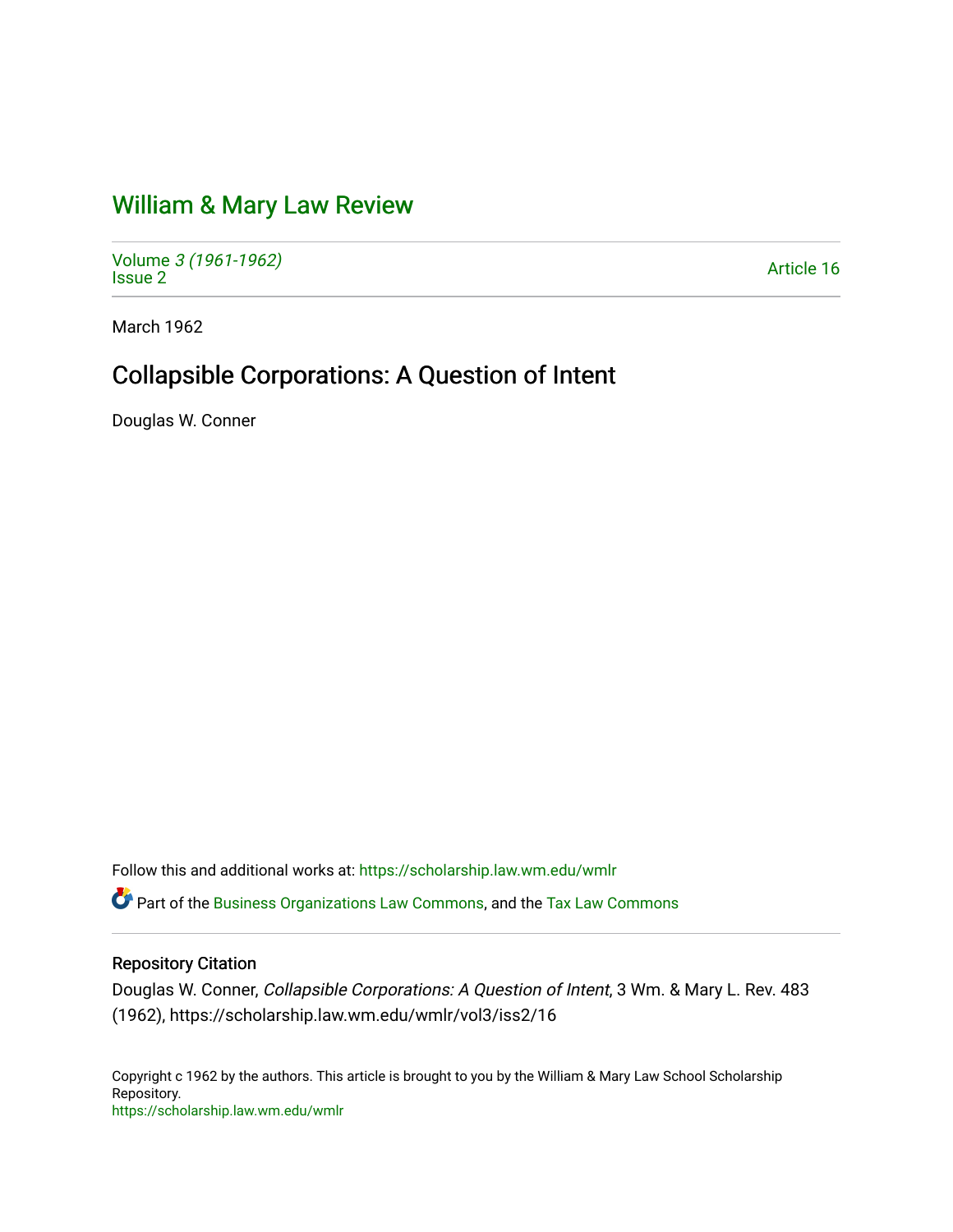#### COLLAPSIBLE CORPORATIONS-A QUESTION OF INTENT

#### **DOUGLAS** W. **CONNER**

Section 341 of the Internal Revenue Code of 1954 is designed to prevent the conversion of ordinary income into long term capital gain through the use of a "collapsible" corporation.' The "collapsible" corporation was used quite successfully as a tax avoidance device in the motion picture industry. To illustrate, a corporation would be organized to produce one motion picture. After completion of the picture but before the realization of any income, the corporation would be liquidated and its assets distributed to the shareholders who would then pay a tax on the difference between the basis of their stock and the fair market value of the distributed assets. Thus the corporation would pay no tax because it realized no income, and the stockholders' gain would be taxed as a long term capital gain. The fair market value of the film would be amortized against the income therefrom as it was received. There would be no further tax unless the income from the film exceeded the fair market value thereof. 2

In the construction industry, the "collapsible" corporation device also met with a high degree of success. A corporation would be formed to construct a housing project. The corporation would be "collapsed" as soon as construction was completed and before any income was realized. The assets would be distributed and a valuation placed thereon based on the expected selling price of the buildings. A capital gain tax was paid on the difference between the basis of the stock and expected selling price.3

The same tax benefits illustrated previously could also be obtained without a liquidation. The shareholders could sell their stock to outside interests before any income had been

**<sup>1</sup>**This name is somewhat of a misnomer in that the provisions of section 341 are so broad as to apply to corporations which are not actually "collapsible."

<sup>2</sup>7 **CCH** 1961 STAND. FED. TAX. REP. § 2484.

**<sup>33</sup>B** IERTEN'S LAW **OF** FEDERAL INCOME TAXATION § 22.55 (1961).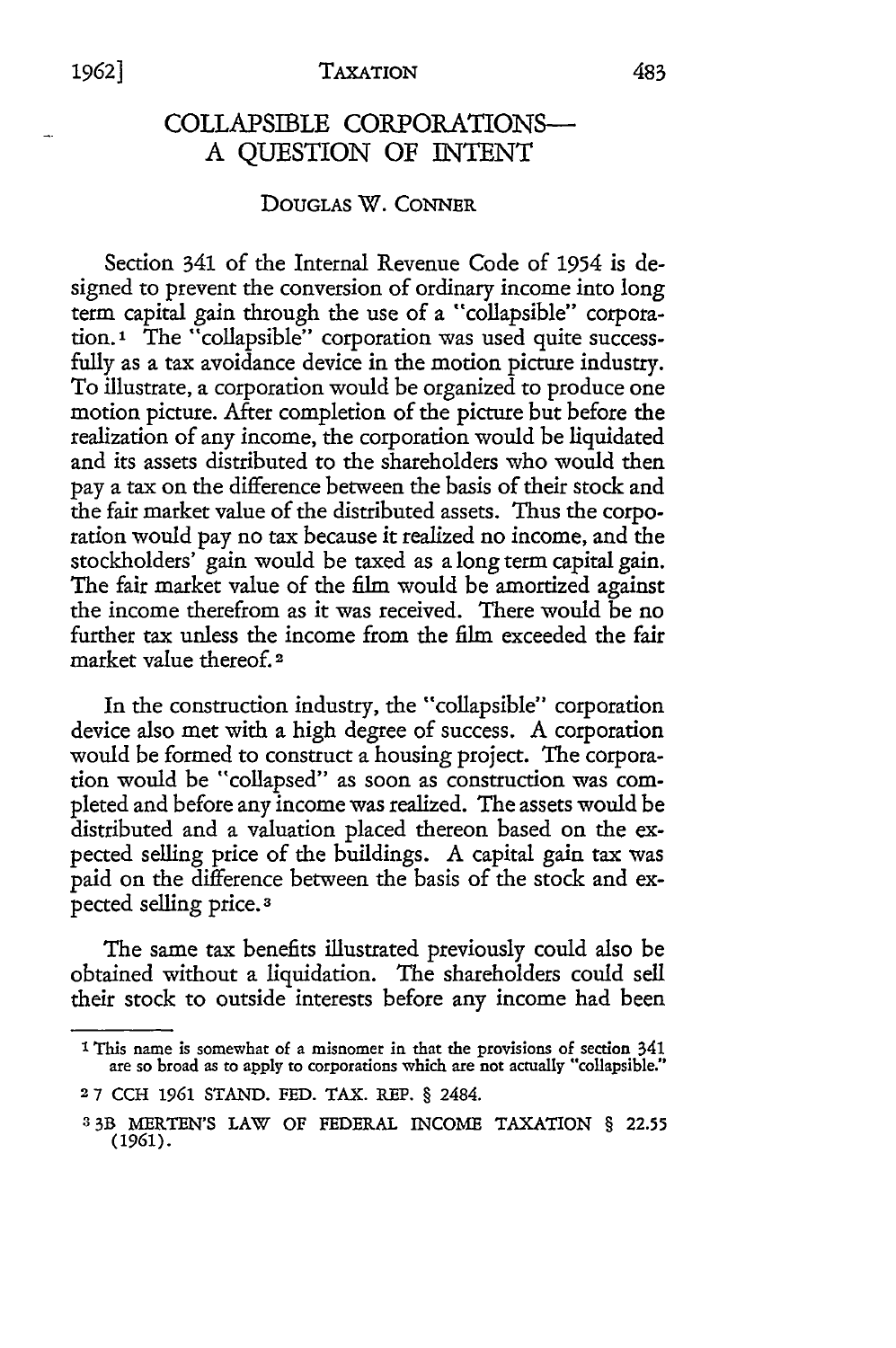realized by the corporation and enjoy the same preferential treatment of the gain derived therefrom. Also, the corporation might distribute the "collapsible" assets without liquidating and under the provisions of Section  $301(c)$  of the 1954 Code<sup>4</sup> the value of the property distributed would first be applied against the adjusted basis of the stock and any excess would be taxable as a long term capital gain. **5**

The Internal Revenue Service met with little success in its attempt to curb the use of this tax avoidance device. **6** Realizing that the existing provisions of the Internal Revenue Code were inadequate, the Service sought legislation to close this tax "loophole." Section 212 of the Revenue Act of **19507** was designed to do just that.

Section 117 $(m)$ <sup>8</sup> converted the gain derived by the shareholders of a "collapsible" corporation into ordinary income in the following situations:

- **(1)** The sale or exchange of stock of a collapsible corporation.
- (2) A distribution in partial or complete liquidation of a collapsible corporation, which distribution is treated as payment in exchange for stock.
- (3) A distribution by the corporation which, to the extent it exceeds the basis of the stock, is treated in the same manner as a gain from the sale or exchange of property.

For a corporation to be characterized as a "collapsible" corporation it must be,

... formed or availed of principally for the manufacture, construction, or production of property, for the purchase of

<sup>4</sup> Int. Rev. Code of **1939** § 115(d), 53 Star. 47 (now INT. REV. CODE OF 1954, § 301).

**<sup>5</sup>** R. I. A. FEDERAL TAX COORDINATOR, § 4401.

**<sup>6</sup>** Herbert v. Riddell, 103 F.Supp. **369** (1952); Pat O'Brien, 25 T.C. **376 (1955);** Jack Benny, **25** T.C. 197 **(1955);** Commissioner v. Gross, **236** F.2d **612** (2d Cir. **1956);** Frank E. Gilman, 14 T.C. 833 **(1950).**

**<sup>7</sup>** Revenue Act of *1950* § 212, 64 Stat. 934 (1950).

<sup>8</sup>INT. REV. CODE OF *1939,* § 117 (M), 64 Stat. 934 (now INT. REV. CODE OF 1954, § 341).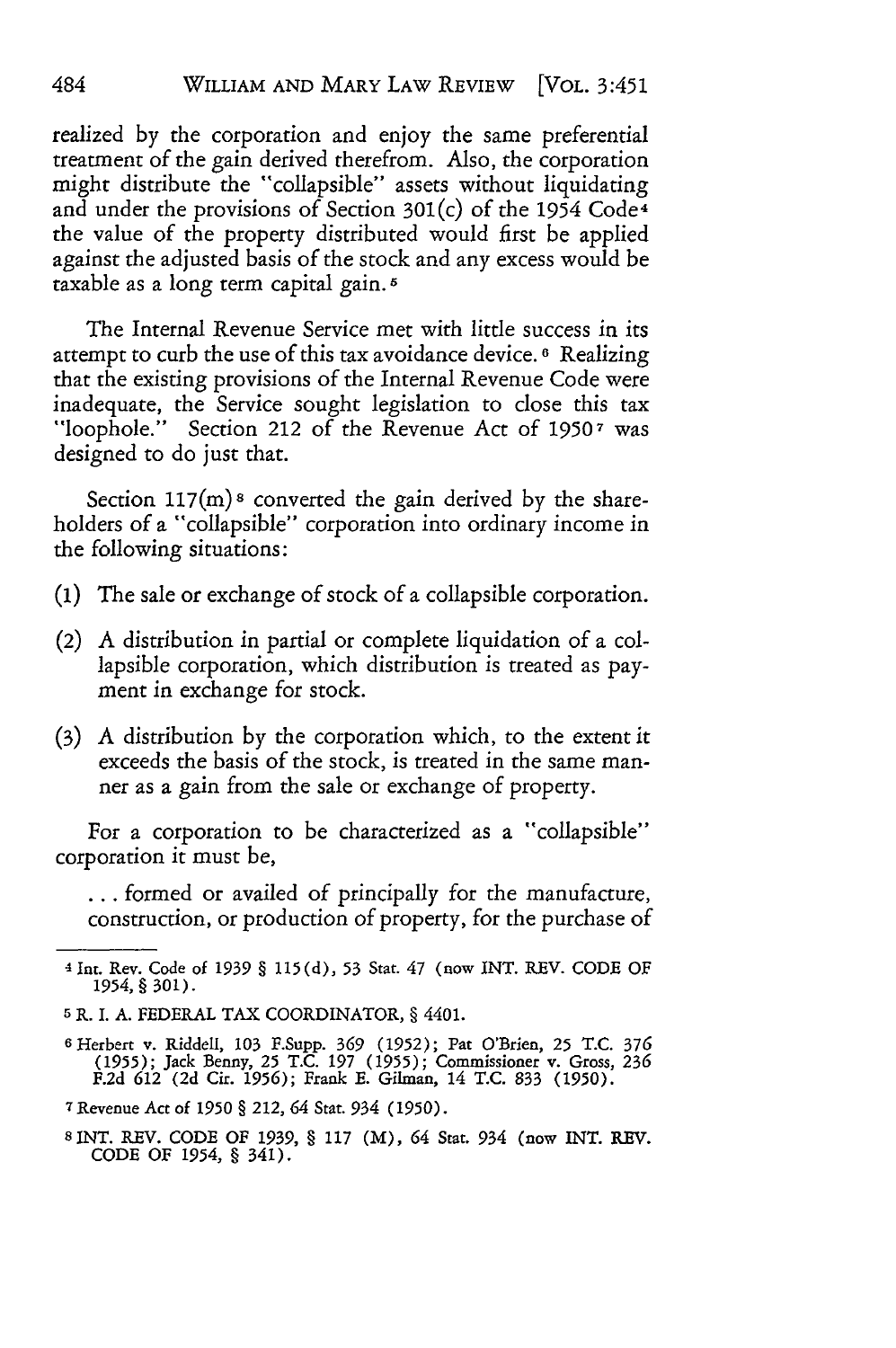property which (in the hands of the corporation) is property described in paragraph (3) ("section 341 assets", which comprise inventoriable goods and receivables from the sale of such goods and depreciable and real property used in trade or business) or for the holding of stock in a corporation so formed or availed of, with a view to:

(A) the sale or exchange of stock by its shareholders, or a distribution to its shareholders, before the realization by the corporation **...** of a substantial part of the taxable income to be derived from such property and

(B) the realization by such shareholders of gain attributable to such property. **9**

This definition is verbose and confusing and has proven to be a veritable breeding ground for litigation. The most litigated point in the entire section is the question of when the "view to the sale" must arise. This involves a question of subjective intent. The Treasury Department attempted to clarify this point by the publication of Regulation 1.341-2(9) (3).

A corporation is formed or availed of with the view to the action described in section 341(b) if the requisite view existed at any time during **...** construction. Thus, if the sale, exchange, or distribution is attributed solely to circumstances which arose after the **...** construction (other than circumstances which reasonably could be anticipated at the time of such... construction) the corporation shall, in the absence of compelling facts to the contrary, be considered not to have been so formed or availed of. **10**

This Regulation would appear to resolve the question, but it has only compounded the confusion. In *Burge v. Commissioner,* the court states, "It is not necessary that the 'view' exist at the time the corporation is formed. It is sufficient that it exists when the corporation is 'availed of'." **1"** The U. S. Court of

*1962]*

**<sup>9</sup>**INT. REV. CODE OF 1954, § 341 (b). (The provision dealing with the purchase of section 341 assets was adopted by section 326(a) of the Revenue Act of 1951)

**<sup>10</sup>**Treas. Reg § 1.341-2 (a) (3) **(1955)** (identical to Treas. Reg. 39.117 (M)- **1** (4) of the Internal Revenue Code of 1939).

**<sup>1&</sup>quot;253** F.2d **765** (4th Cir. 1958).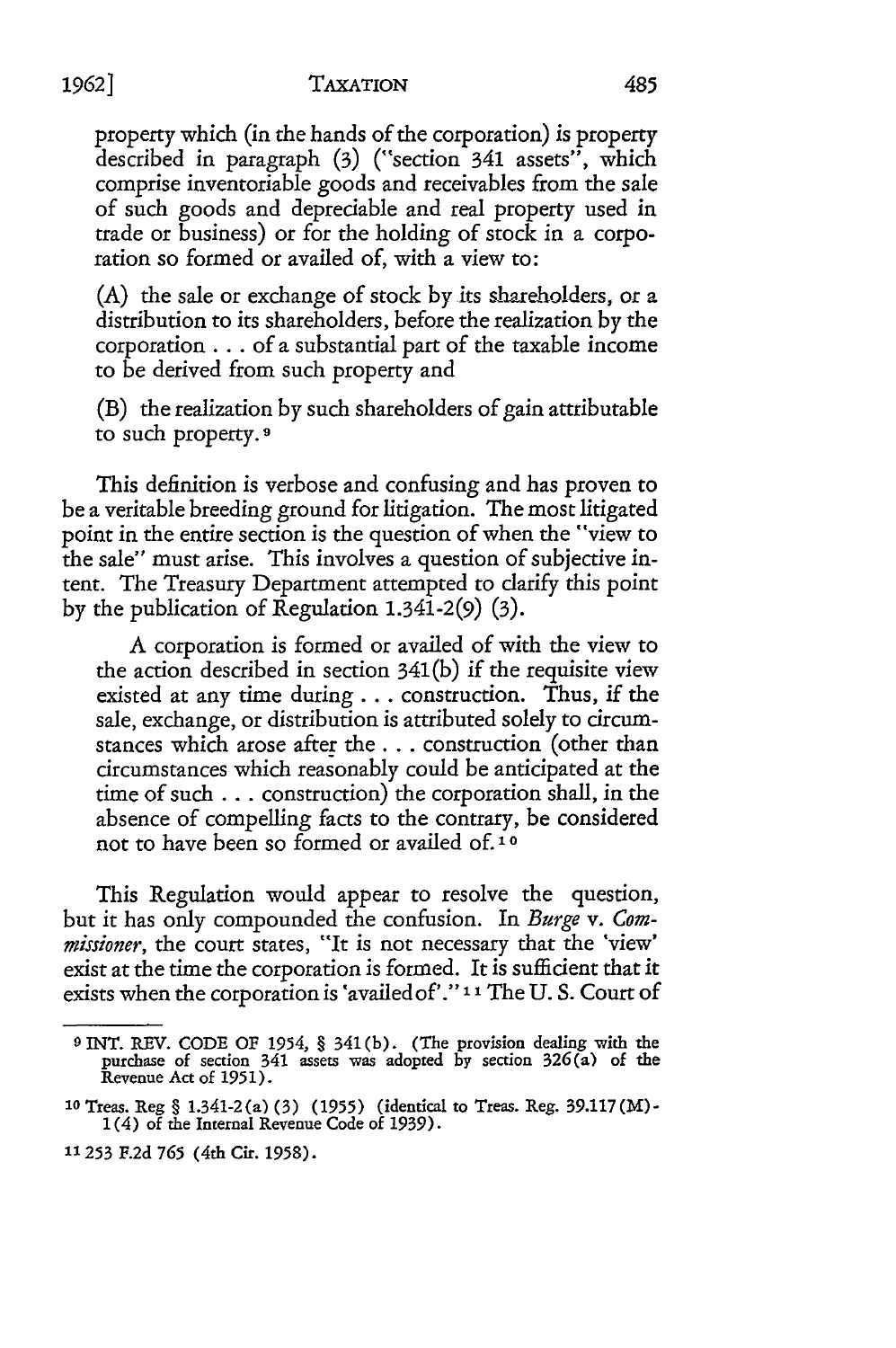Appeals for the 2nd Circuit agrees with this interpretation as indicated by the language in *Glickman v. Commissioner:*

We agree with Judge Parker's statement in *Burge ....* Since the corporation may at any time during its corporate life be "availed of" for the proscribed purpose (subject, of course, to the limitations imposed by section  $117(m)(3)$ , it seems surprising that the Regulations have adopted a narrower interpretation of the statute, and require the requisite view to exist "during the construction **. .** . "or to be attributable to "circumstances which reasonably could be anticipated at the time of such **...** construction." We are disposed to disagree with so narrow an interpretation. **12**

The language from the preceding cases is no more than dicta, however, since in both cases the taxpayer was found to have had the requisite intent during construction.

The Tax Court indicated its agreement with this interpretation in the case of *Rose Sidney:*

Since the Court of Appeals for the Second Circuit has recently indicated in *Glickman* ... its concurrence in the opinion of the Court of Appeals for the Fourth Circuit in *Burge* ... to the effect that "[i]t is sufficient that [the view] exist when the corporation is 'availed of' and the corporation may at any time during its corporate life be 'availed of' for the proscribed purpose regardless of the time of completion of construction in relation to the time of the existence of the view, this argument of petitioners would not be of avail to them even if we were to accept the testimony of these witnesses as accurate." **<sup>13</sup>**

Needless to say, this view is not shared by all. A line of cases holds in accordance with the Regulation. 14 *InJacobson v. Commissioner,* the court states:

On the face of the statute Congress is here indicating a state

**<sup>12256</sup> F.2d** 108 (2d Cir. 1958).

**<sup>1330</sup>** T.C. 1155 (1958).

<sup>14</sup> Payne v. Commissioner, **268** F.2d **617** (5th Cir. 1959); Jacobson v. Commissioner, 281 F.2d 703 (3rd Cir. **1960);** C. J. Riley, 35 T.C. **617** (1961).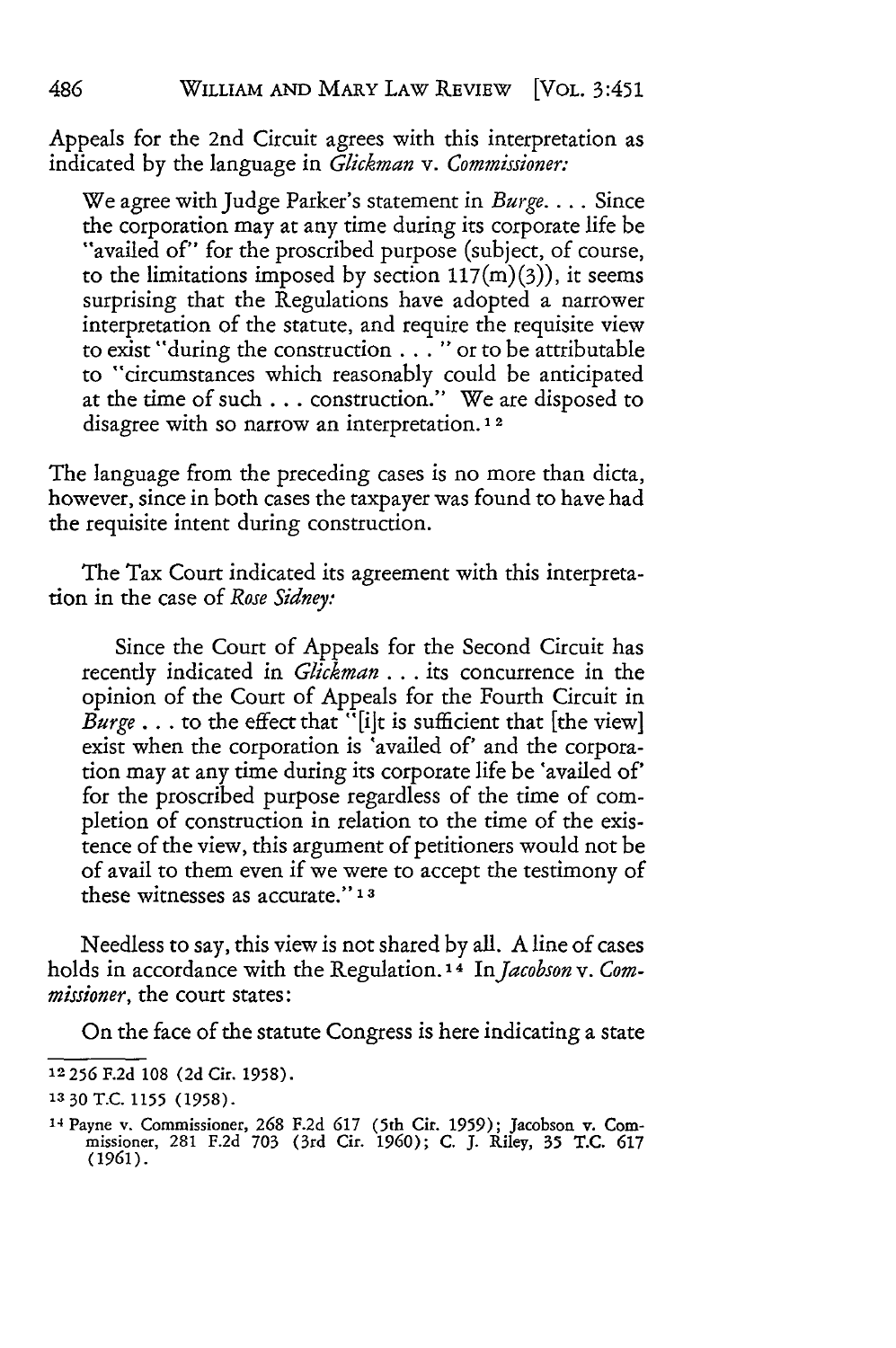*1962]*

of mind which must attend and gives significance to certain action. That action... is not merely any formation or use of a corporation but rather the formation or use of a corporation to construct or produce property. The "view" with which a corporation is used for a particular purpose must necessarily be a view entertained at the time of such use. Thus only by a distorting disregard of the phrase "for the construction of property" is it possible to reach the conclusion that the "view to sale" contemplated by the statute can arise for the first time in connection with corporate activity after the work of construction is completed. **1**

These two divergently opposed views serve to point out the real culprit, the ambiguity ofthe statute" **. . .** which stems from its awkward and lengthy configuration of words and phrases, which seem to tumble upon each other with increasing confusion."<sup>16</sup> It is difficult to tell whether the word "principally" in Section 341 refers only to "manufacture. **..** " or also to "with a view to." The Regulations have no trouble with this point. They state that the "view" requirement is satisfied "whether such action was contemplated unconditionally, conditionally, or as a recognized possibility." **17** If all that is required is that the "view" be a "recognized possibility", then the subjective test is virtually eliminated.

Two cases have attempted to resolve this question without going quite so far as the Regulations. In *Weill v. Commissioner* the court states:

We read the word "principally" as modifying the phrase "manufacture...". Under this reading, the corporation may be treated as collapsible if "manufacture. **.** . " was a principal corporate activity even if the "view to" collapse was not the principal corporate objective when the corporation was "formed or availed of".' **8**

<sup>15 281</sup> F.2d 703 (3rd Cir., 1960).

**<sup>16</sup>**3B MERTENS, LAW OF FEDERAL INCOME TAXATION, § 22.58 (1961).

**<sup>17</sup>** Treas. Reg. § 1.341-2 (a) (2) *(1955).*

**<sup>18</sup>**Weill v. Commissioner, **252** F.2d *805* (2d Cir., 1958).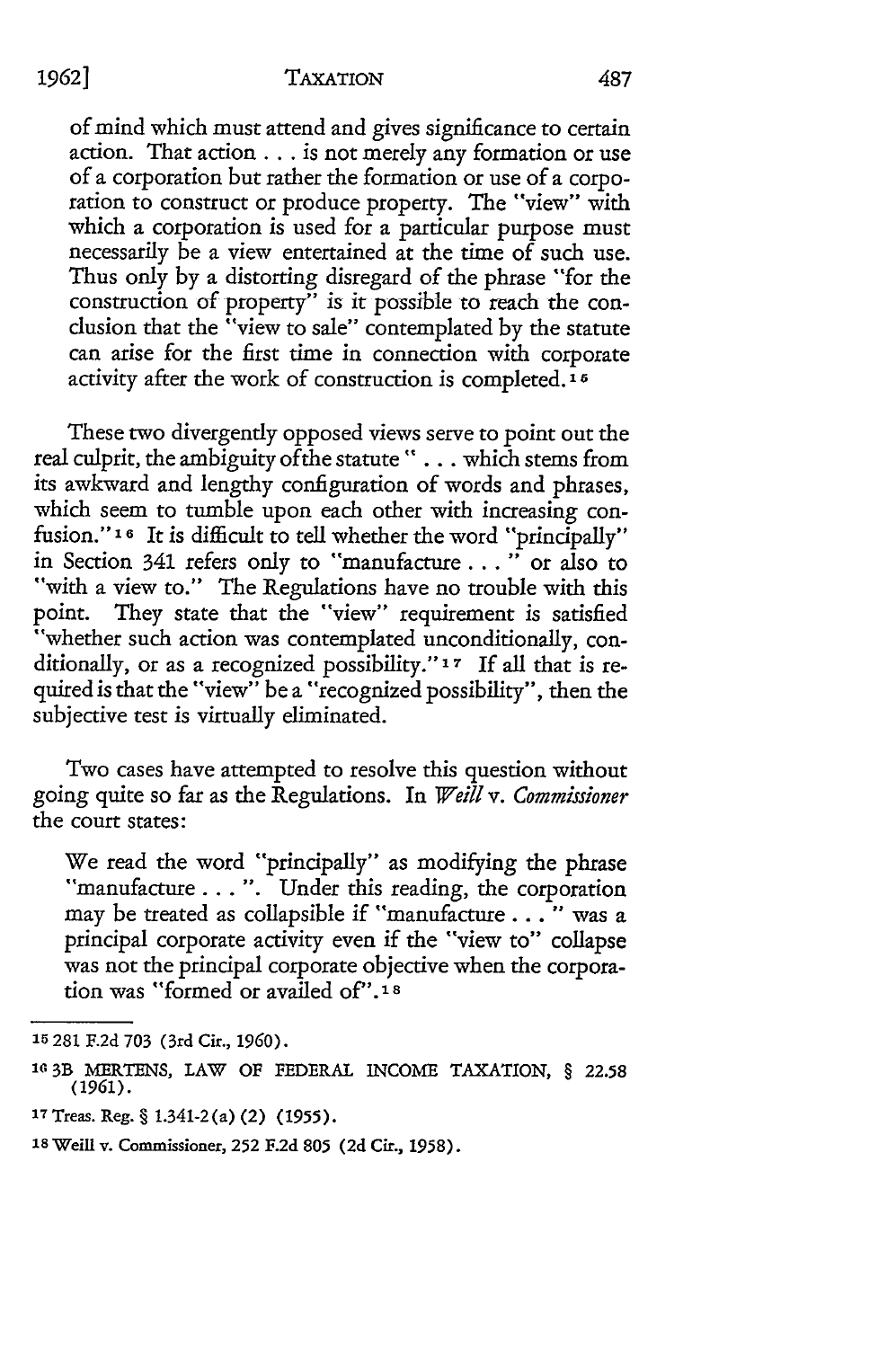In *Burge v. Commissioner,* the court states in a footnote as follows:

The argument that the word "principally" in the statute should be construed to modify the "view" that the statute requires instead of "for the manufacture. **. .** " is without support of any rule of law or of grammar with which we are familiar. **1 9**

It should be noted however that both of these courts as well as the Commissioner advocate an objective test, and such a result is necessary in order to apply this test. So there might be an element of forced rationalization involved. However, these are problems of semantics. The questions which arise cannot be resolved by scrutinizing the statute, but only by trying to ascertain the Congressional intent behind Section 341. The Committee Reports of the Revenue Act of 1950 describe a collapsible corporation as " . **.** . a device whereby one or more individuals attempt to convert the profits from their participation in a project from income taxable at ordinary rates to longterm capital gain taxable only at a rate of twenty-five per cent."20 In the Hearings before the Committee on Ways and Means of the House of Representatives there appears this exchange:

Mr. Mills. Should the legislation be specific and include definite standards, or should it be rather general and permissive of great discretion in the Internal Revenue Service?

Mr. Lynch. (Thomas J. Lynch, General Counsel, Treasury Department) We would not like to ask for great discretion. On the other hand, we would like to be assured that the legislation does not place in jeopardy the normal liquidation of corporations, corporations which are organized and carried on regularly to conduct a business.

Mr. Mills. It should be dearly understood, then, that there is no purpose on the part of the Treasury to jeopardize the liquidation of corporations.

488

**<sup>19</sup> 253 F.2d 765** (4th Cir., **1958).**

**<sup>20 1950</sup>** Cum. Bul. 449.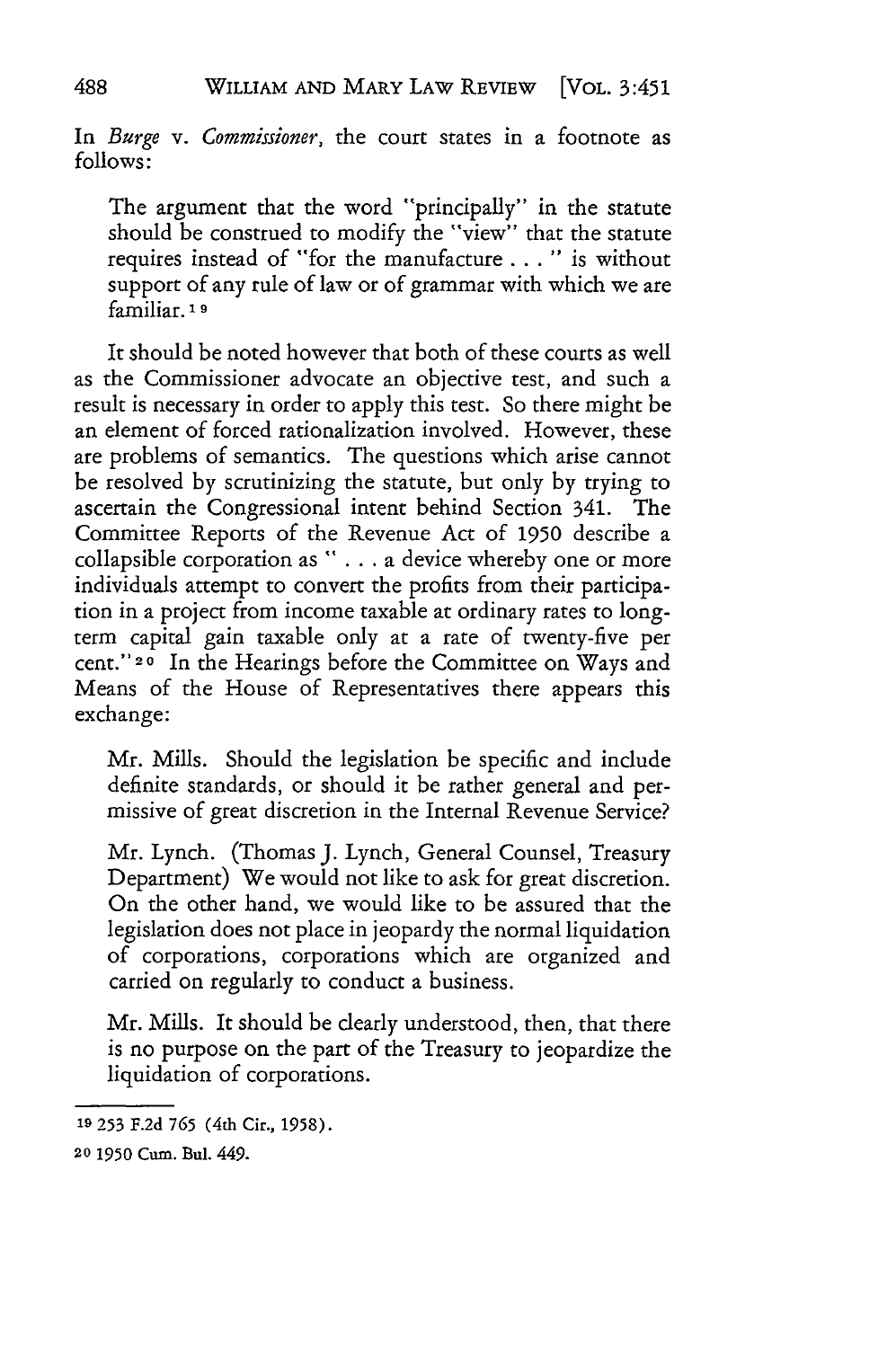Mr. Lynch. Not those that are carried on in the traditional and regular way.21

The courts have almost unanimously treated "view to sale" in the statute as synonymous with "intent to sell". The "view" required by the statute is much more than an intent to sell, it is an intent to "collapse", an intent to avoid taxes by use of a "device" to convert ordinary income into capital gain, and not to interfere with ligitimate business transactions which are not prompted by tax avoidance motives. If we accept this premise as correct then we are inexorably led to the conclusion that if the "view" required is one of tax avoidance, then it makes no difference when it was formed be it pre-construction or postconstruction or anything in between. On the other hand, if there are no tax avoidance motives, if the liquidation is prompted by legitimate business reasons, it should make no difference when the "intent to sell" arises because it is not the design of this statute to encompass this type of transaction.

There are three types of situations which might arise:

(1) A corporation may be formed and utilized with a subjective intent of tax avoidance.

(2) A corporation may be formed for legitimate purposes and later after completion of "construction" be utilized with a subjective intent of tax avoidance.

(3) A corporation may be legitimately formed and later liquidated for legitimate business reasons.

The purpose and intent of the statute would seem to be to impose ordinary income treatment on any gain derived in situations (1) and (2) and allow capital gains treatment on any gain derived in situation (3). If the *Burge* and *Glickman* cases are followed, not only would any gain derived from situations **(1)** and (2) be taxed as ordinary income, but any gain derived in situation (3) would be similarly taxed. If *the Jacobson* case is followed, any gain derived in situation (3) would be afforded

<sup>2</sup> 1 Revenue Revision of **1950,** HEARINGS BEFORE THE COMMITTEE ON WAYS AND MEANS, HOUSE OF REPRESENTATIVES, 81st Cong., 1st Sess., at 140 (1949).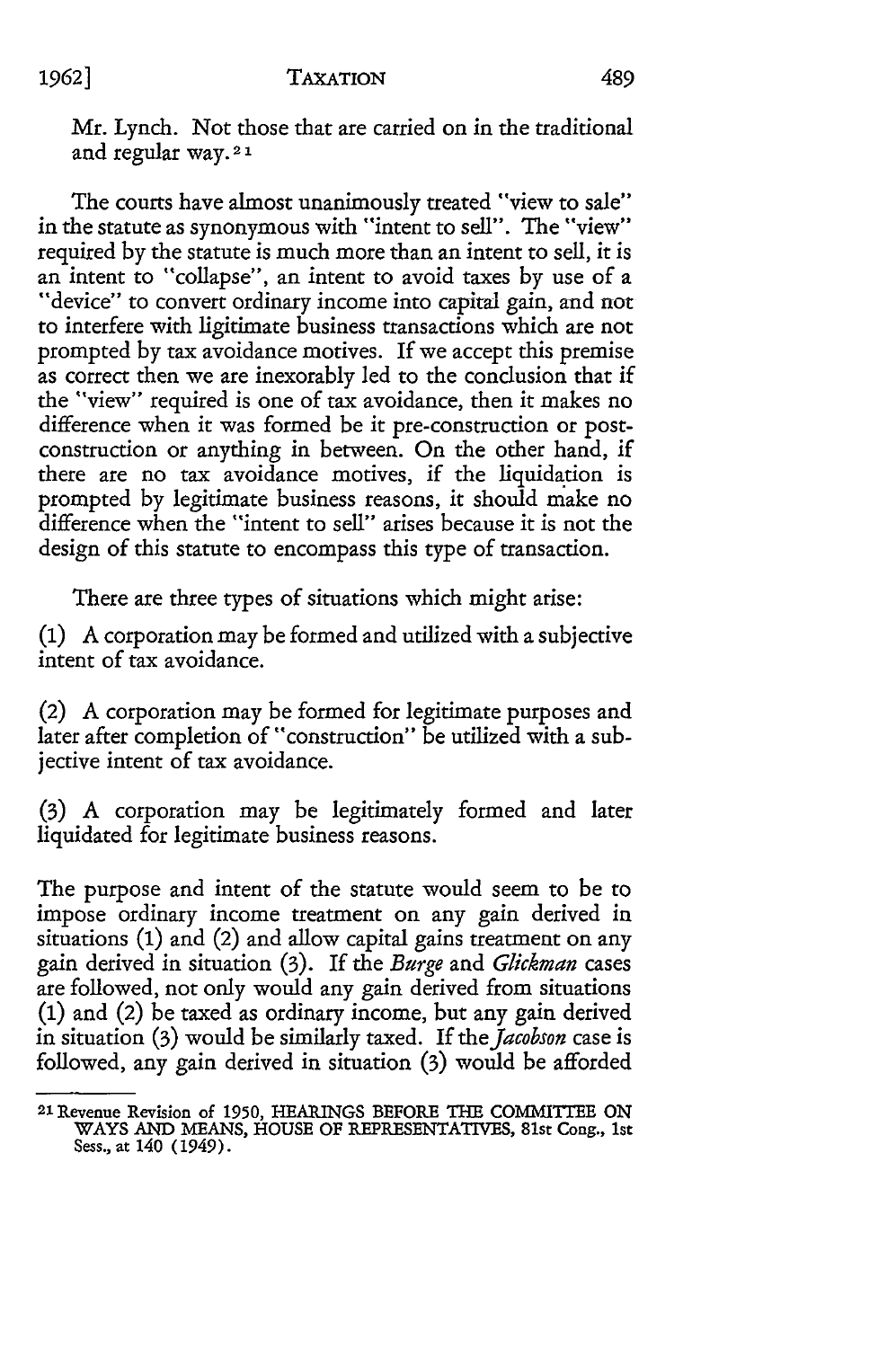capital gains treatment, but so would any gain derived in situation (2). Neither result is satisfactory.

The result reached by the *Burge* and *Glickman* cases is probably more in accordance with the intent and purpose of the statute. Following the reasoning in these cases there could be no tax avoidance in collapsible situations, but legitimate business transactions would be impaired. However, this would be a more equitable result than allowing tax avoidance in situation (2) to take place. With the advent of the 1958 Technical Amendments Act,22 any inequity in following *Burge* and *Glickman* is greatly diminished. The shareholders under this new provision is taxed at ordinary income rates in the event that there is high unrealized appreciation in the "collapsible" assets. If there is such appreciation, it is more just to tax this gain at ordinary income rates than allow capital gains treatment regardless of the motive behind the distribution or liquidation.

The 1958 Technical Amendments Act seems to be a step in the right direction. Although the Committee Reports do not expressly say so, they certainly imply that this provision was passed to alleviate the inequities under the *Burge* and *Glickman* cases.

The collapsible-corporation provisions of present law... both by their terms and as interpreted, are so broad that in a number of situations that may have exactly the opposite effect from that intended—instead of preventing the conversion of ordinary income into capital gain, they may instead convert what would otherwise be capital gain into ordinary income. **<sup>2</sup> . 3**

It is my contention that the confusion and the divergence in the court decisions stems from a fundamental misinterpretation (or complete disregard) of what the collapsible corporation provisions are designed to do. This misinterpretation is fostered by the ambiguous wording of Section 341. The Congressional intent and the purpose ofthe provisions seem unequivocally to prevent tax avoidance by the use of "collapsible corporations"

**<sup>22</sup>** Technical Amendments *Act* **of 1958, 72** Stats. *1606.*

**<sup>23</sup> S. Rep. No. 1983, 1958-3** Cum. **Bul. 953.**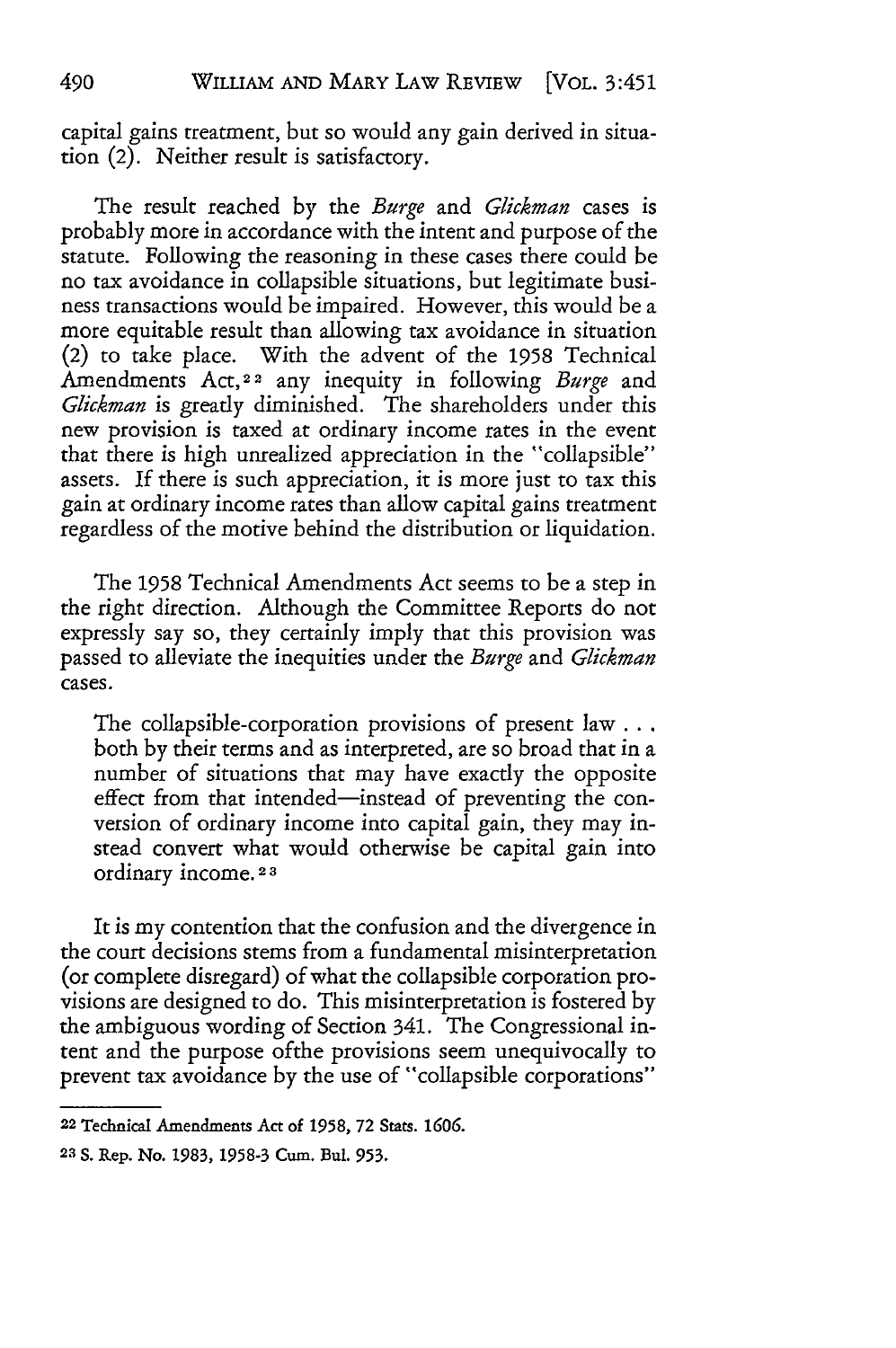**1962]**

and at the same time not interfere with legitimate business transactions.

Mr. James T. Wilkes, Jr., formerly a trial attorney with the Office of the Regional Counsel of the I. **R. S.,** states as follows:

The "collapsible corporation" provisions are intended to thwart the taxpayer who by design seeks to convert ordinary income into capital gain. Under the *Burge* interpretation the statute would do more than this. It would penalize the unsuspecting taxpayer who, for a valid business purpose and after construction is completed, finds it necessary to dispose of his stock interest. It is not the proper function of the statute to hamper normal business decisions and transactions not motivated by a desire to avoid taxes.<sup>24</sup>

An excellent example of the disagreement that exists among learned jurists as to the interpretation of the collapsible corporation provisions is contained in a recent Tax Court case. **In** *Maxwell Temkin,* the majority opinion, one of the most erudite ever written on "collapsible" corporations, states as follows:

There is no doubt that in the case before us Audubon [a corporation] was "availed of" or used . . . to construct an apartment house.., and there is no doubt that petitioner's stock in Audubon was sold prior to its realization of a substantial part of the rental income to be derived. In the light of *Burge v. Commissioner* and *Sidney v. Commissioner,* it makes no difference whether it was so "availed of" before or after construction of the apartment project was complete. *What prevents the application of Section 117(m) is the absence of the proscribed "view", intent or purpose.* We think it is clear and virtually uncontradicted by direct evidence that from its creation petitioners had no intention to collapse Audubon or sell their stock therein until Shapiro was so frightened by an attack of angina and the advice of his physician that he feared to retain any business interest which required of him more than a minimum output of energy. (Emphasis supplied). **25**

*<sup>24</sup> Post Construction Decision to Sell Avoids Collapsibility, CA-3 Says, 13* **J.** TAXATION **244 (1960). 25 35** T.C. *906, 911* (1961).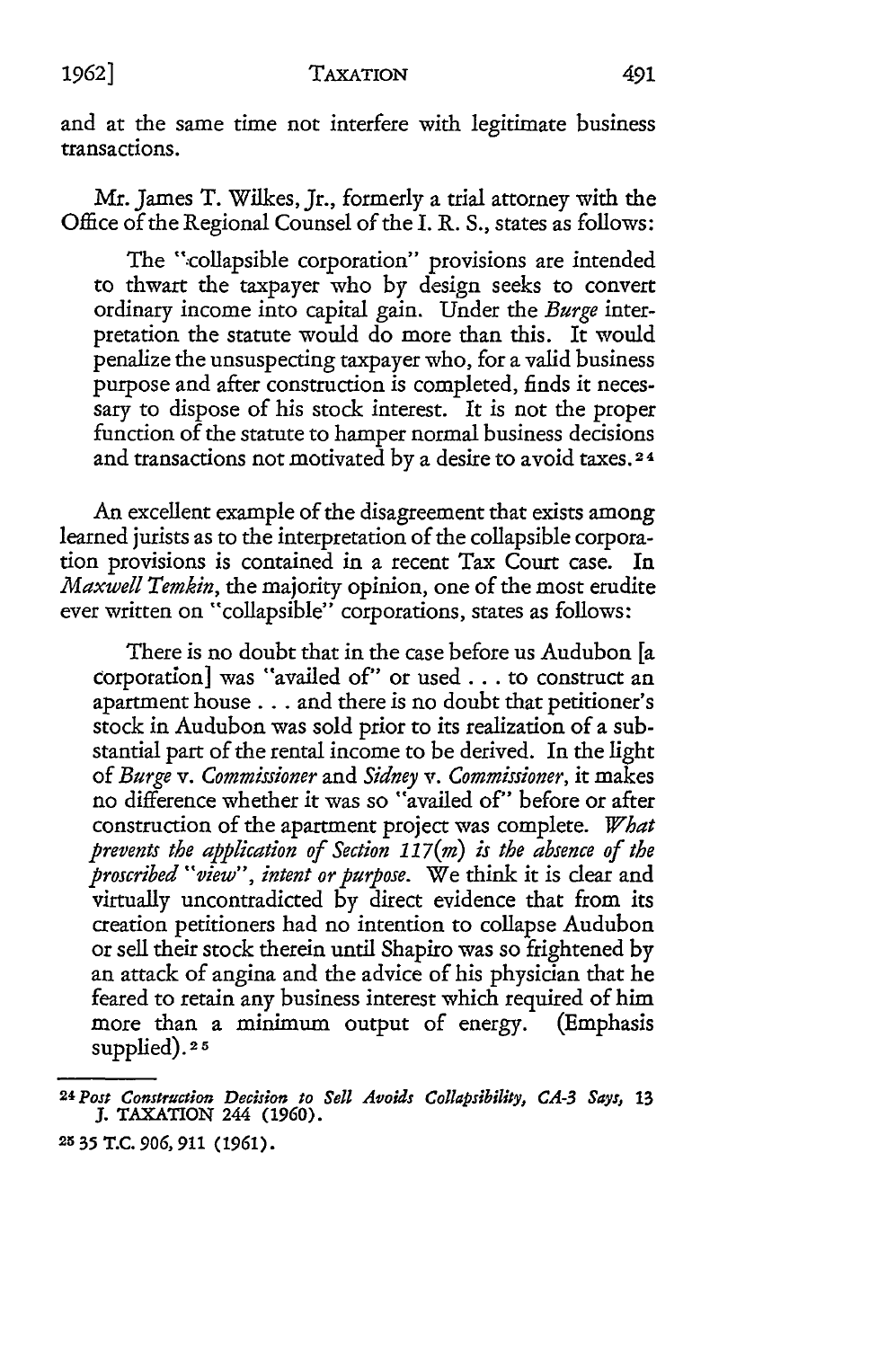Judge Opper dissented and was joined in his dissent by four other judges of the Tax Court. Judge Opper states:

The majority opinion asserts that "there is no doubt that petitioner's stock in Audubon was sold prior to its realization of a substantial part of the rental income to be derived" and that "it makes no difference whether it was so 'availed of' before or after construction . . . was completed." What is apparently supposed to make the section inapplicable is the absence of the "proscribed view," intent or purpose. But there is only one "intent or purpose" referred to in the statute and the opinion evidently recognizes that such an "intent or purpose" namely to dispose of the stock before the realization of a substantial part of the income, existed here. **<sup>26</sup>**

The majority holding in the *Temkin* case is the only holding in any case dealing with collapsible corporations that takes full cognizance of the Congressional intent behind the statute. The dissenting view, which is shared by many, completely ignores this Congressional intent; it looks solely at the statute and, as I have stated before, the statute is so ambiguously worded that it is next to impossible to ascertain what is intended.

The Congressional Hearings and the Committee Reports speak of a "device" used for tax avoidance, of not seeking to "jeopardize the normal liquidation of corporations". The dissenting opinion completely ignores this.

The writers on the subject of "collapsible corporations" are almost unanimous in their agreement that Section 341

**<sup>2</sup>c 35** T.C. 906, 912 (1961). *Sce also,* Ellsworth J. Sterner, 32 T.C. 1144 (1959). In this case disharmony arose between the two principal stockholders during construction and as a result thereof a decision was made to sell their stock. After finding that this was not the real cause of the dissolution, the court added as dictum, "Moreover, section 117(M) is applicable even if it be assumed that petitioners sold their stock because of shareholders disharmony. In terms, section 117(M) requires only that the corporation be availed of for construction with a view to the sale of its stock prior to the realization by the corporation ot a sub-stantial part of the net income to be derived from the property. These conditions apply precisely to the instant case. Petitioners not only sold their stock prior to the realization of any income from the property, but they concede that the decision to sell was reached prior to completion of construction. In light of these circumstances, the fact that shareholder dissention prompted the sale is immaterial."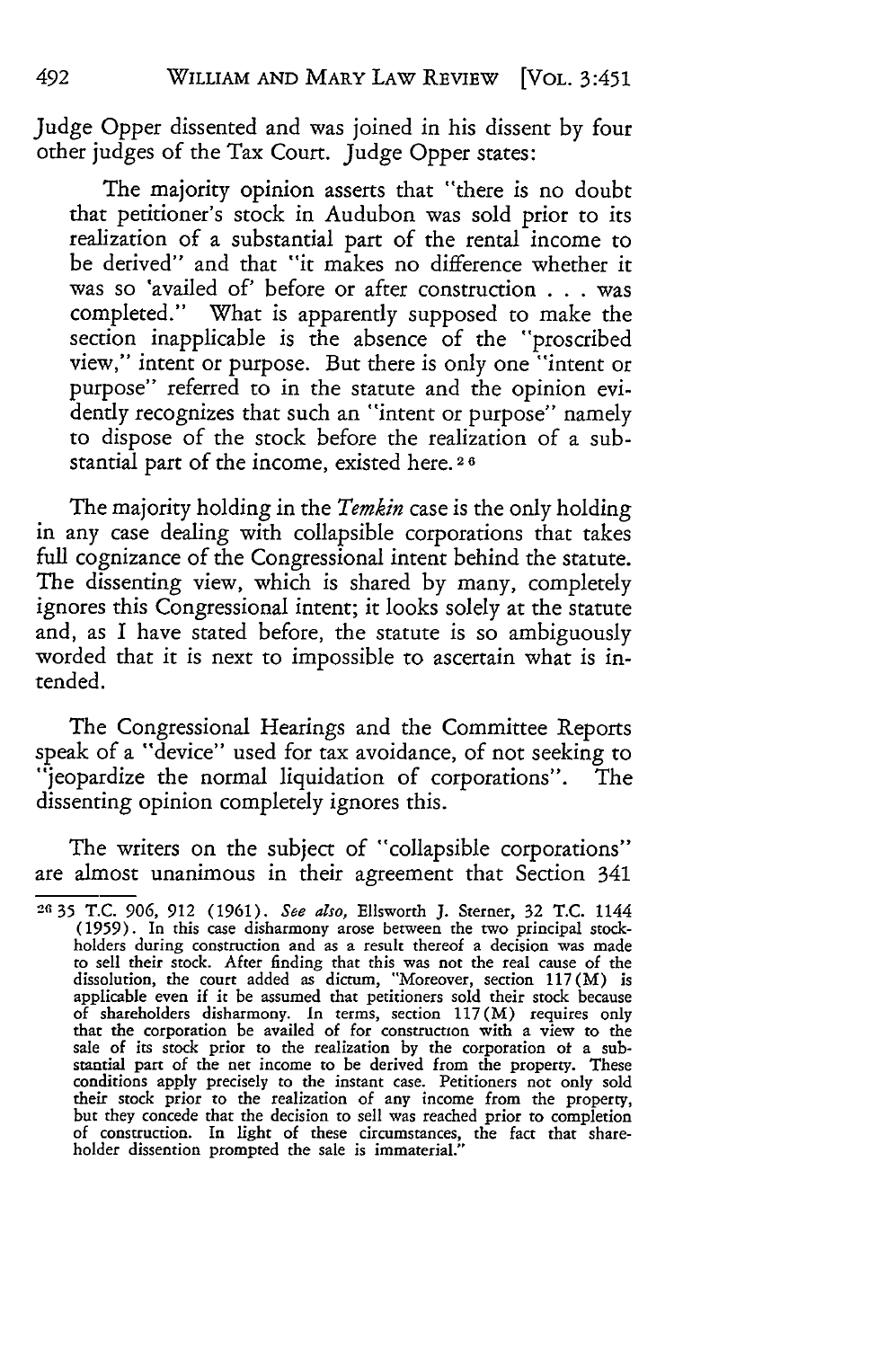#### **1962]**

requires a subjective intent. Charles C. MacLean, Jr., in his article in the *Harvard Law Review,* states, "In common with the phrases using the word 'purpose', however, 'with a view to' is subjective in nature, depending for its application on what is in someone's mind."<sup>27</sup> This view is supported by J. Bruce Donaldson in his article in *Taxes,* where he states:

One of the most difficult areas of construction under the collapsible corporation definition is what interpretation to give the phrase "with a view to". The view requirement is, of course, a subjective standard, so that--at the very least—there is present the problem inherent in ascertaining corporate intentions. **2 8**

In their article in the *Columbia Law Review,* Adrian W. DeWind and Robert Anthoine had this to say:

Another substantial question is whether a showing of subjective intent or purpose is compelled by the requirement that the corporation be principally used "with a view to" subsequent "collapse". For the most part, it has been concluded that the existence of such a purpose or intent is required, although its existence to a large extent will have to be shown by objective evidence. 2 **9**

And further:

[H]owever watered down or "presumed" into existence the subjective intent may be, its presence is an integral requirement under the regulations.

These two gentlemen were somewhat prophetic when they observed "whether the courts will direct much attention to the subjective purpose requirement remains to be seen." Irving I. Axelrod in his article in the *Southern California Tax Institute* states:

The phrase "with a view to" connotes a subjective standard. The Commissioner, however, has taken the opposite

*<sup>27</sup> Collapsible Corporations-The Statute and Regulations,* **67 HARV. L. REV. 55 (1953).**

*<sup>28</sup> Collapsible Corporations,* **36 TAXES 777 (1958).**

*<sup>29</sup> Collapsible Corporations, 56* **COLUM. L. REV. 475** (1954).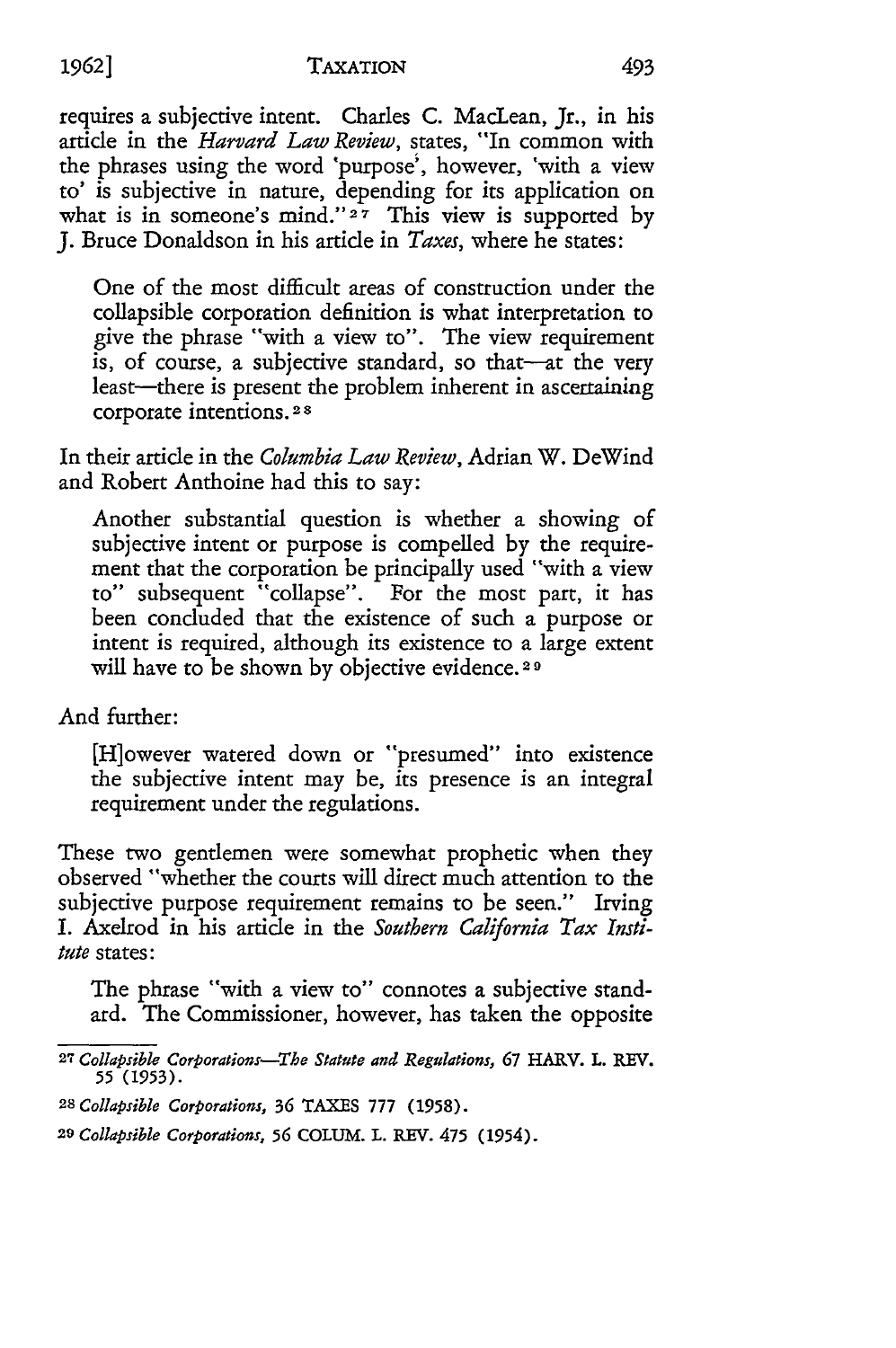approach and attempted to convert the subjective requirement into an almost wholly objective one. **3 0**

The courts apparently have been doing a little "judicial legislating." Possibly the reason for this is the fact that Section 341 is unusual in that it requires a subjective intent to avoid taxes before its provisions come into operation. It is true that usually when Congress seeks to dose a tax "loophole" the legislation which is passed doses the "loophole" without regard to the intent of the parties. Probably Section 341 should not turn on the intent of the parties-but it does. It is only by total disregard of Congressional intent and the words "with a view to" that any other opinion can be reached. The courts seem bent on rectifying this situation through their decisions.

Section 341, in requiring a subjective intent of tax avoidance, is not alone. The accumulated earnings tax applies only if the corporation is "formed or availed of for the purpose of avoiding the income tax. **. .** by permitting earnings and profits to accumulate instead of being divided or distributed." **31**

The real question is not when the intent that is the "view to sale" must arise, but what intent is actually required. Is it merely the intent to sell or liquidate, or is it a subjective intent to avoid taxes through the use of a tax avoidance "device"? It is undoubtedly the latter. If so, it makes no difference when the intent arises. If the intent to avoid taxes is present, Section 341 should apply regardless of when the intent happens to come into existence. If such intent is not present, Section 341 should not apply.

To base the ultimate result of a case on when the intent to sell arises without regard to whether this intent was prompted by tax avoidance purposes or legitimate purposes is to put

494

*<sup>30</sup> The Tax Advantage and Pitfalls in Collapsible Corporations and Partnerships,* 34 TAXES 841 (1956). *See also,* Irving Salem, *Collapsible Corporations: An Analysis of the Past, Present, and Proposed Collapsible Con-cepts,* 28 GEO. WASH. L. REV. **855.** Also, see note in 1961-2 DUKE L. J. at page 323.

**<sup>31</sup>**Int. Rev. Code of 1954, § **532;** See also, Int. Rev. Code of 1954 §§ 703-704 dealing with distribution of partnership income.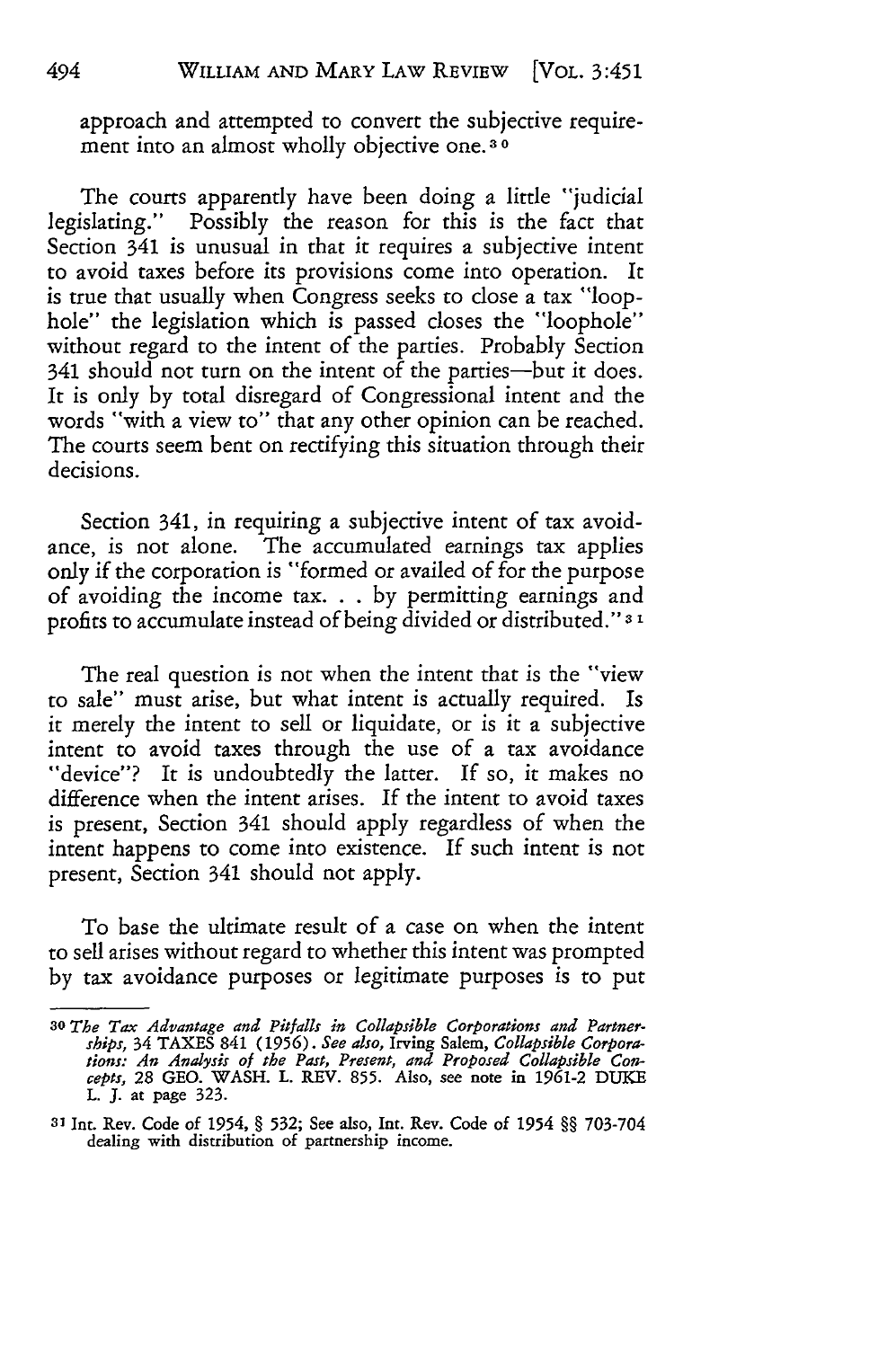the cart before the horse. *Whether* the requisite intent is present and not *when* such intent arose is the ultimate question to be resolved. In both the *Burge* and *Glickman* cases the requisite intent was found to exist, and the court was correct in saying that it makes no difference when the intent arose. In the *Jacobson* case the requisite intent was not found, and therefore the Court was correct in holding that Section 341 did not apply. All of these cases reached the correct result, but this reasoning is misleading. The cases should have turned on the question of whether or not the requisite intent was present. The result in the *Temkin* case offers a slight ray of hope that the courts will at last reach the results that the statute contemplates. But in view of the fact that five judges dissented, I would say that the road to a correct result will be a rocky one.

The most feasible solution would be to completely revise Section 341. This was the proposal of the Advisory Group on Subchapters C, J, and  $\overline{K}$  of the Internal Revenue Code. In *1959* this body recommended that Section 341 be completely revised. Pursuant to recommendations, the new collapsible corporation provisions would differ from the old in three principal respects: **(1)** It would operate entirely under objective tests and would not depend upon the intention of the shareholders. (2) There would be a "'fragmentation" of the gain. The shareholder would be taxed at ordinary rates only on the gain attributable to property which, if sold by the corporation, would have produced ordinary income. (3) Shareholders would not be taxed at ordinary income rates on items which would have produced capital gains treatment if no corporation had been used.

The Advisory Group in its report states:

[T]he law is based upon a determination of the intention of the parties, a matter that is difficult to determine. It is not dear to what extent this is a subjective intent test or an objective intent test, but in any event, it speaks in terms of a corporation formed or availed of with a view to sale prior to the realization of a substantial part of the income.

The Advisory Group feels this is an unfortunate test in an area of this kind which has such drastic effect on the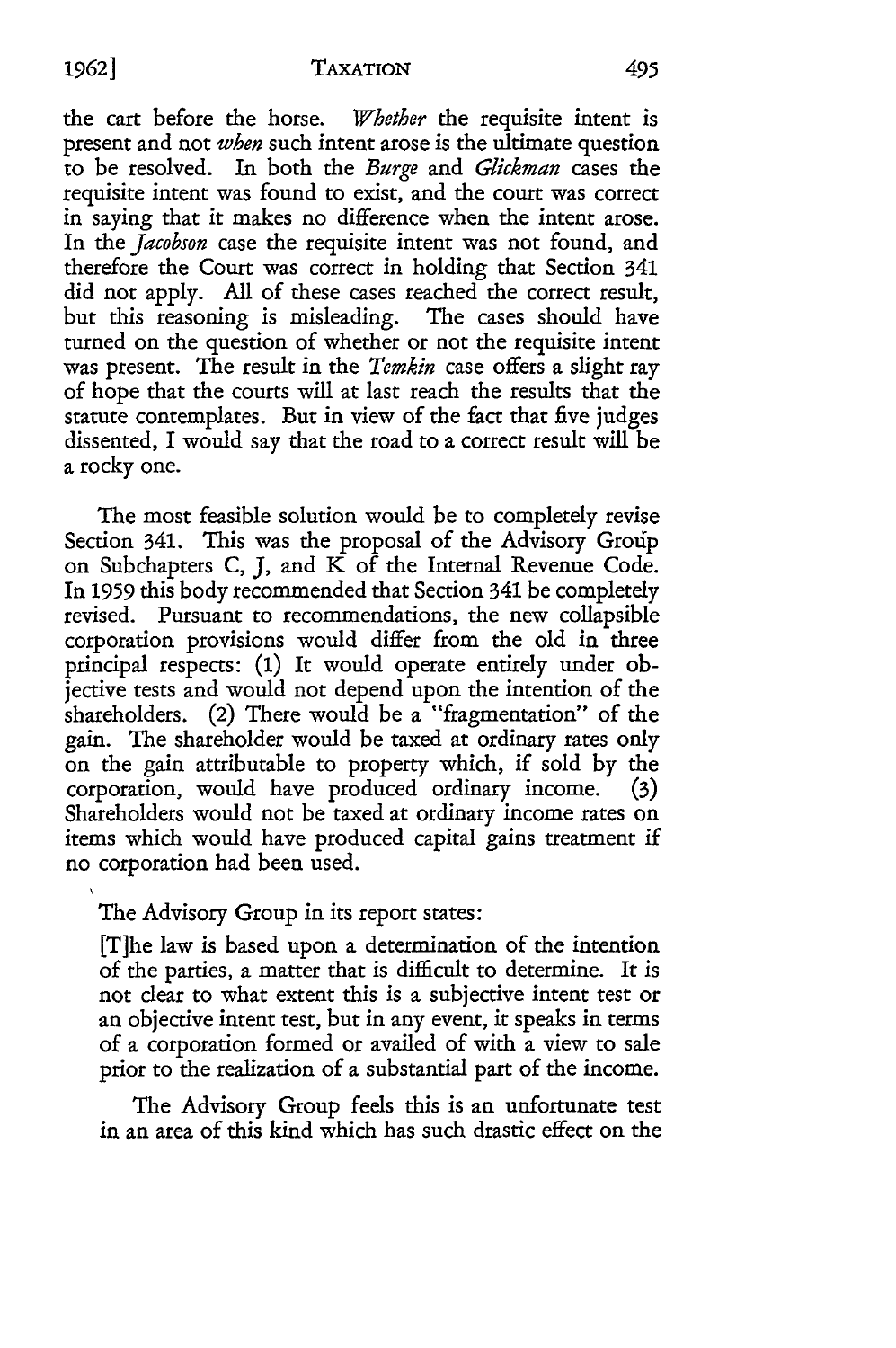question of whether a substantial gain is capital gain or ordinary income. We are inclined to feel it is difficult to administer and that any tax that is based in this area upon determining whether a person had a particular view when he started out or not is likely to produce unfair and inconsistent results.

We would prefer, and our draft provides for, objective standards that would depend upon the type of assets and the amount of appreciation that exists in particular assets, without regard to whether someone was intending to convert ordinary income into capital gain or happened to do so without deliberate intention.<sup>32</sup>

The recommendation of the Advisory Group was not adopted. The Chairman of the Ways and Means Committee, Mr. Mills, states:

I had thought in this whole area that possibly some type of consolidation of the thought advanced by the Advisory Group and the provision of existing law might be more nearly equitable in many cases than a mere test without consideration of intent as we do under existing law.

I do not want an individual to get by with minimizing tax through this device, if that is his intent, when he does not fall within the rules, and I do not want the individual who happens to fall within the rules be so heavily burdened when it is clearly demonstrated that there is no intent of tax evasion.<sup>33</sup>

That the recommendations of the Advisory Group were not adopted is indeed unfortunate. Their recommendations, if followed, would have provided a more feasible approach to the collapsible corporation problem. Naturally, administrative problems would be created by adoption but this is to be expected in such an intricate area of taxation. However the incurrence of administrative problems is a small price to pay if the uncertainties respecting Section **341** can be reduced.

**33** *Id.* **at p. 406.**

*<sup>32</sup> Hearings Before The Committee on Ways and Means, House of Representatives, on Advisory Group Recommendations on Subchapters C, J, and K of The Internal Revenue Code,* 86th Cong., **1st** Sess., **at** *399* **(1959).**